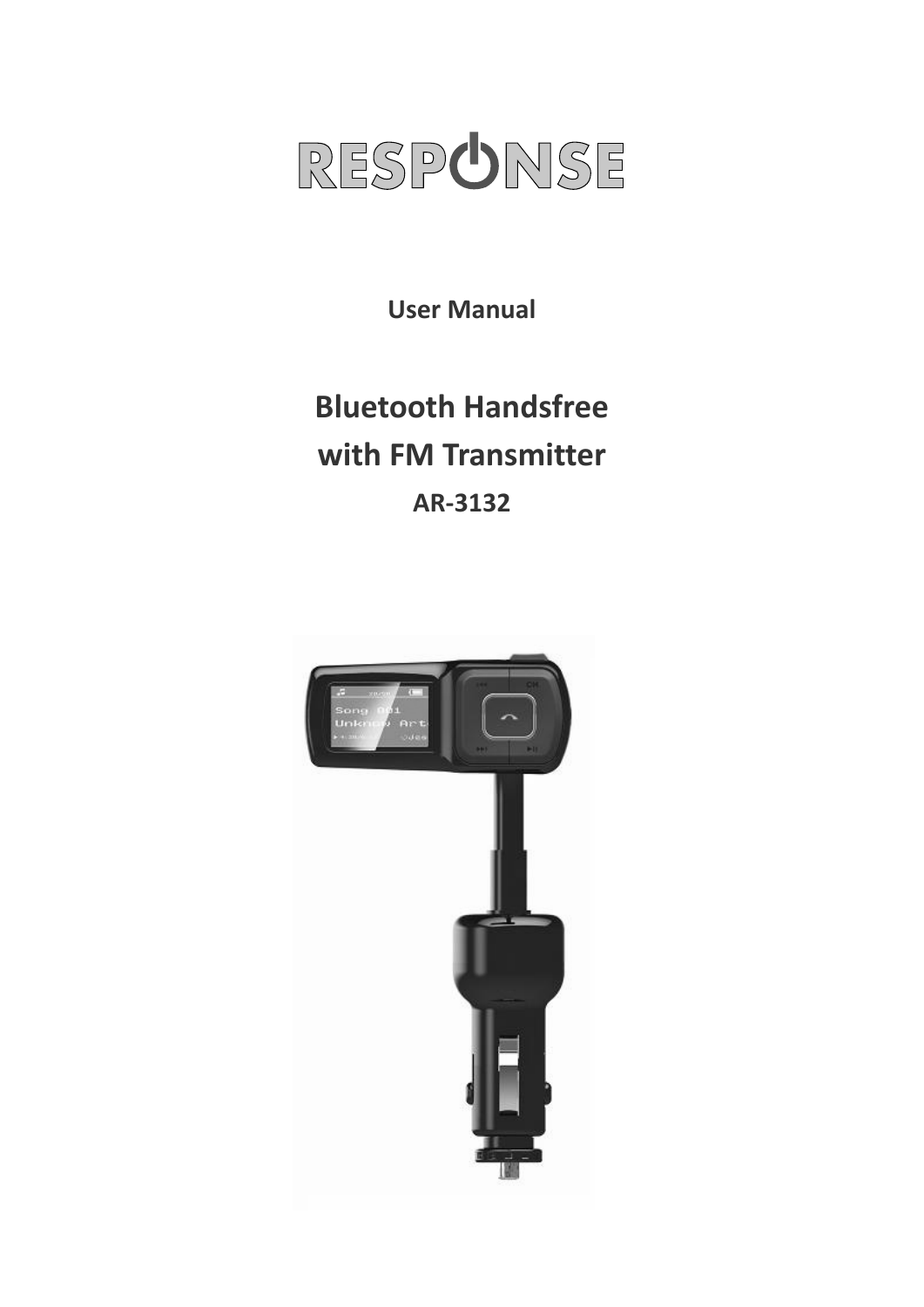#### **FEATURES:**

- Wirelessly transmit phone calls from Bluetooth® mobile phone to the car FM stereo system.
- With A2DP Bluetooth®, wirelessly play music from a Bluetooth® mobile phone to car stereo
- Built-in microphone.
- Built‐in FM transmitter, full frequency: 87.5‐108MHZ.
- Supports USB flash drive and MicroSD card.
- With 3.5mm line‐in jack, supports external audio devices.
- USB charging port for charging mobile phones and other devices (output: DC 5V/1A).
- Support 12-24V input.
- Support multiple languages.
- LCD screen display.
- Infrared remote control.

#### **SPECIFICATIONS:**

- Power: 12/24VDC
- USB output: 5V 1A
- Aux input: 3.5mm
- Built-in mic
- Bluetooth class: V2.0
- Frequency range: 87.5 ‐ 108MHz
- Dimensions: 87(L) x 39.39(W) x 19.5(D)mm

# **DEVICE:**

- 
- 1 Answer Call 2 Previous/Volume Down 3 Next/Volume Up
	-
- 
- 
- 7 Hang up  $8 -$  MicroSD Card Slot
- 
- 4 Play/Pause 5 AUX In 6 USB Charging Port
	- $\overline{2}$  $\mathbf{1}$ 6  $\overline{\mathbf{3}}$ 5 R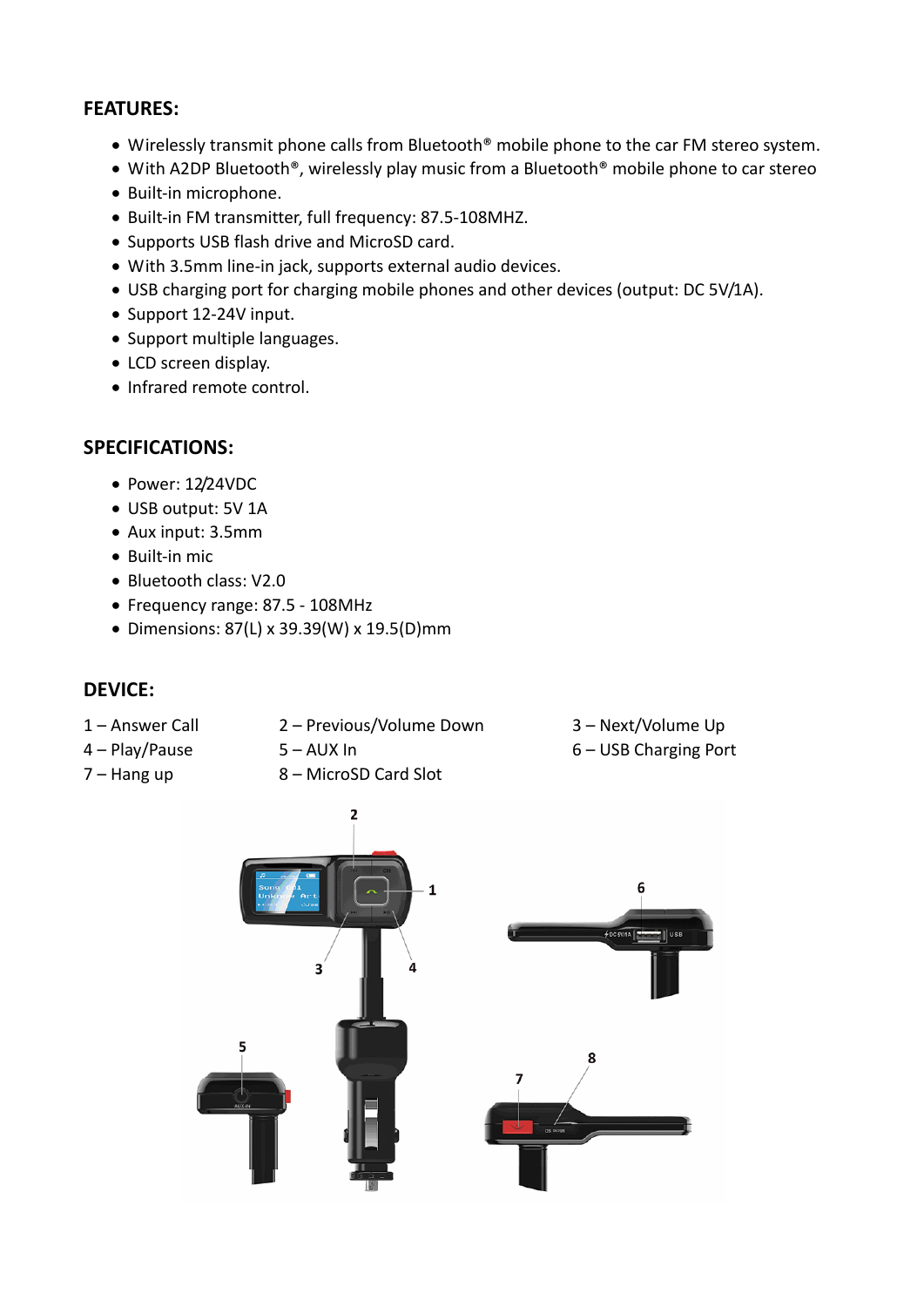# **QUICK GUIDE:**

| <b>Operation Guide</b>             | On FM transmitter                                                                                                                                              | <b>On Remote Control</b>                                                                        |
|------------------------------------|----------------------------------------------------------------------------------------------------------------------------------------------------------------|-------------------------------------------------------------------------------------------------|
| Answer/Hang up a<br>Call           | Press "Answer Call" button: answer the<br>call                                                                                                                 | Press "ン" to answer the call                                                                    |
|                                    | Press "Hang Up" button: hang up the call                                                                                                                       | Press "" to hang up the call                                                                    |
| Play and Pause the<br><b>Music</b> | Press "▶/II" Button: Play the music                                                                                                                            | Press "▶/II" Button: Play the music                                                             |
|                                    | Press "▶/II" Button again: Pause playing                                                                                                                       | Press"▶/II: Button again: Pause<br>playing                                                      |
| Adjusting the<br>Volume            | Press and hold ">>" button: Increase<br>Volume                                                                                                                 | Press "+" to increase the Volume                                                                |
|                                    | Press and hold "◀" Button: Decrease<br>Volume                                                                                                                  | Press "-" to decrease the Volume                                                                |
| Setting the<br>Frequency           |                                                                                                                                                                | Press "CH+" button: Increase by<br>$0.1$ MHz                                                    |
|                                    | Press "CH" button first, then:                                                                                                                                 | Press "CH-" button: decrease by                                                                 |
|                                    | Press "▶ ": increase the frequency                                                                                                                             | $0.1$ MHz                                                                                       |
|                                    | Press "«": decrease the frequency                                                                                                                              | OR Press the numbers of the                                                                     |
|                                    |                                                                                                                                                                | frequency that you want and<br>press "CH+" to confirm                                           |
| Choosing the Music                 |                                                                                                                                                                | Press ">>" button: Play the next<br>song                                                        |
|                                    | Press "► "Button: Play the next song                                                                                                                           | Press "<<"> whitton: Play the                                                                   |
|                                    | Press "«" Button: Play the previous song                                                                                                                       | previous song                                                                                   |
|                                    |                                                                                                                                                                | OR Press the number of the song                                                                 |
|                                    |                                                                                                                                                                | you want and press "►/II" to<br>confirm                                                         |
| Choosing the EQ                    | Not Supported - Can only be done on the<br>Remote Control                                                                                                      | Press "EQ" button to change the<br>EQ                                                           |
|                                    |                                                                                                                                                                |                                                                                                 |
| Changing to a<br>different Folder  | Press "▶/II" button first, then press and<br>hold "CH" button to get to the menu list,<br>use ">>" and "«" to scroll, and 'CH' to<br>select the desired folder | Press "Folder" button to switch<br>folder                                                       |
| Making a Call                      | Not Supported - Can only be done on the<br><b>Remote Control</b>                                                                                               | Press ">" button, input mobile<br>number on the remote control,<br>then press "">" button again |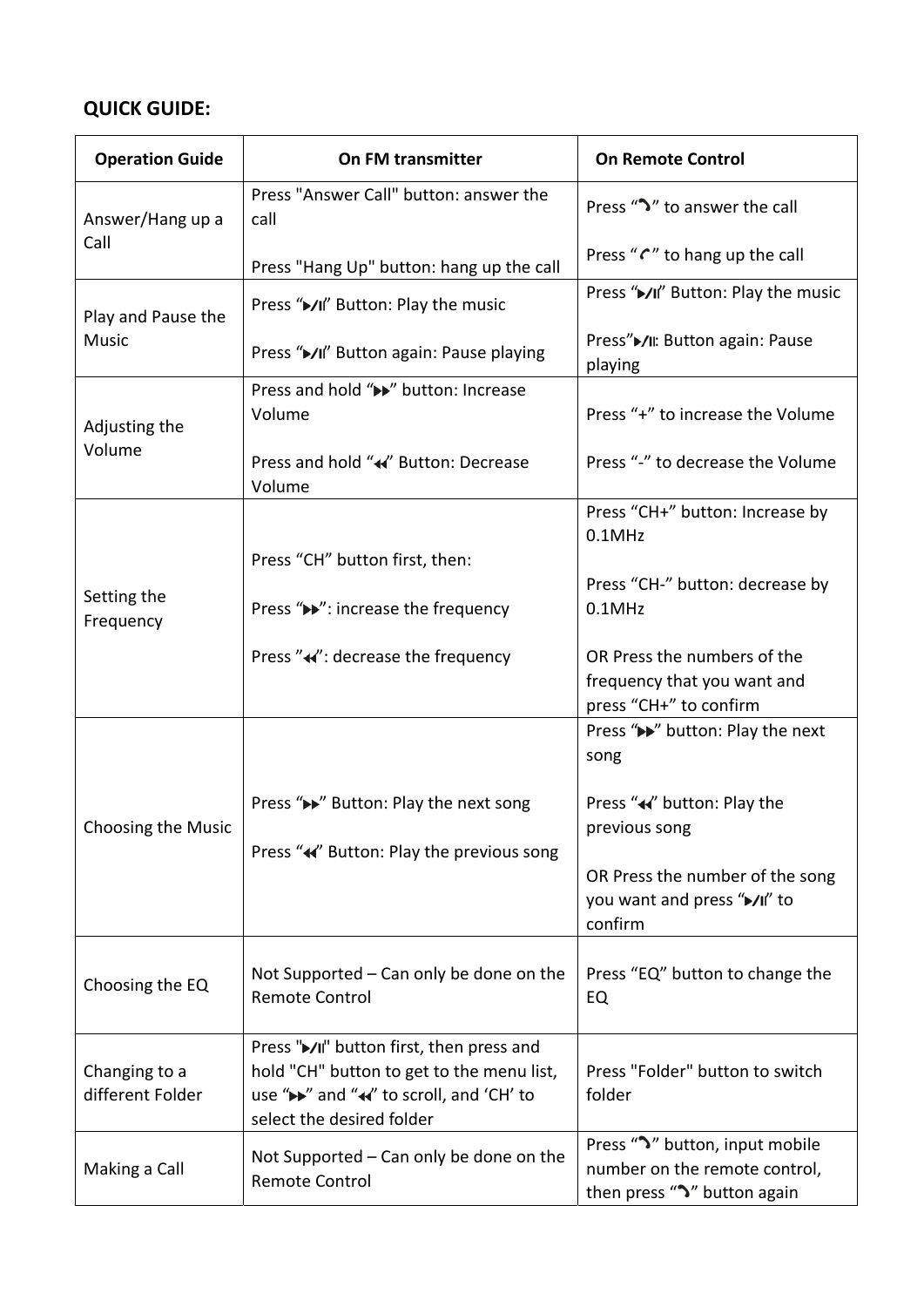# **USING THE FM TRANSMITTER FUNCTION:**

- 1. Plug the FM transmitter into your vehicle's cigarette lighter or power port.
- 2. Tune your radio to an unused FM frequency, then match the same frequency of this unit.
- 3. Insert a USB flash drive or Micro SD card which contains MP3 files into USB port or memory card slot of the unit. It will play and transmit the MP3 files automatically.
- 4. Line‐in function: Use the provided audio cable to connect an external audio source to the AUX input of this unit. When using this function, please stop playback of USB or memory card, and all functions will be controlled by the external audio source.

# **USING THE BLUETOOTH® FUNCTION:**

1. Using Bluetooth® for the first time, you need to pair your mobile phone with this unit. Activate your mobile phone's Bluetooth® function, then search for a new device. When the mobile phone detects this unit (named as "AR3132"), please pair and connect by using the original password "0000" if prompted.

*Note: Password may vary depending on your phone model and make. Please refer to your mobile's user manual for further information should the password '0000' not be accepted.*

2. In the music playing mode, when there is an incoming call this unit will automatically switch to telephone mode.

3. After the Bluetooth® has been connected with the mobile phone, it supports playing music from the mobile via Bluetooth® to your vehicle's speaker.

Note: The Bluetooth® icon which is displayed on the unit screen will stop flashing after the Bluetooth® is connected with your mobile phone.

# **BLUETOOTH® CALLING:**

‐ Please press the green **"Answer"** button on the front of the transmitter to answer the incoming call.

‐ Please press the red **"Hang up"** button on the top of transmitter to hang up a call.

‐ When making a call, you can only dial the phone number on your mobile phone or from the remote control, but once the call is connected you can talk freely.

# **USING THE USB CHARGER FUNCTION:**

When this unit is powered from car lighter socket, connect the USB port of this unit to your mobile phone with a USB cable (not included). This unit will serve as mobile phone charger.